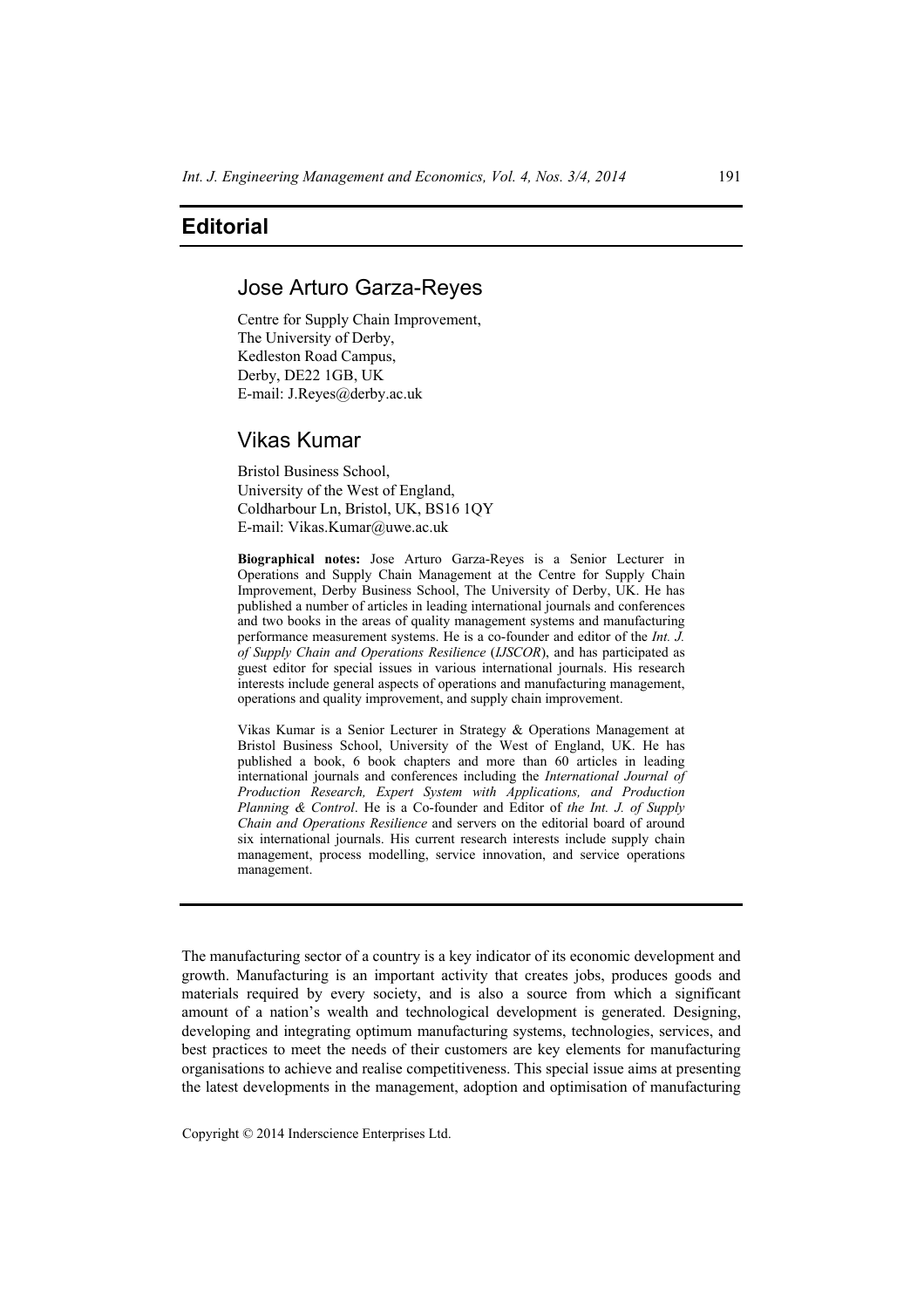### 192 *J.A. Garza-Reyes and V. Kumar*

technologies, and its integration to other functional areas of an organisation. Therefore, this special issue of the *International Journal of Engineering Management and Economics* (*IJEME*) entitled 'Manufacturing operations management and optimisation' presents some of the latest technological developments in the manufacturing arena. It includes extended versions of selected papers presented at the 23rd International Conference on Flexible Automation and Intelligent Manufacturing (FAIM) in Porto, Portugal, 26–28 June 2013, as well as other contributions from leading researchers and academics. The specific topics covered in this special issue include:

- management and integration of products and manufacturing services
- multi-level performance measurement in manufacturing
- knowledge, change, and risk management in manufacturing
- value creation by sustainable manufacturing
- manufacturing on demand
- lean and agile manufacturing; challenges in lean management
- lean six sigma
- beyond lean and new manufacturing paradigms
- logistics for manufacturing
- green and lean supply chains, logistics, and procurement
- operations planning and control; scheduling
- operations optimisation
- resource efficient, sustainable production systems
- quality management systems
- business excellence models (i.e. EFQM, Malcolm Baldrige, Deming, etc.)
- total quality management
- six sigma
- human resources and technological factors
- social aspects, health, and safety in manufacturing
- manufacturing education and training
- other related topics.

From the submissions of articles made to this special issue, six papers that represent excellent and state-of-the-art research work that spans from a variety of leading edge research in the area of Manufacturing Operations Management and Optimisation were selected.

All these articles were peer reviewed according to the usual high standards of *IJEME* and Inderscience. Thus, our deep thanks go to the highly qualified and thorough referees that contributed to the review process of this special issue. They greatly contributed to the